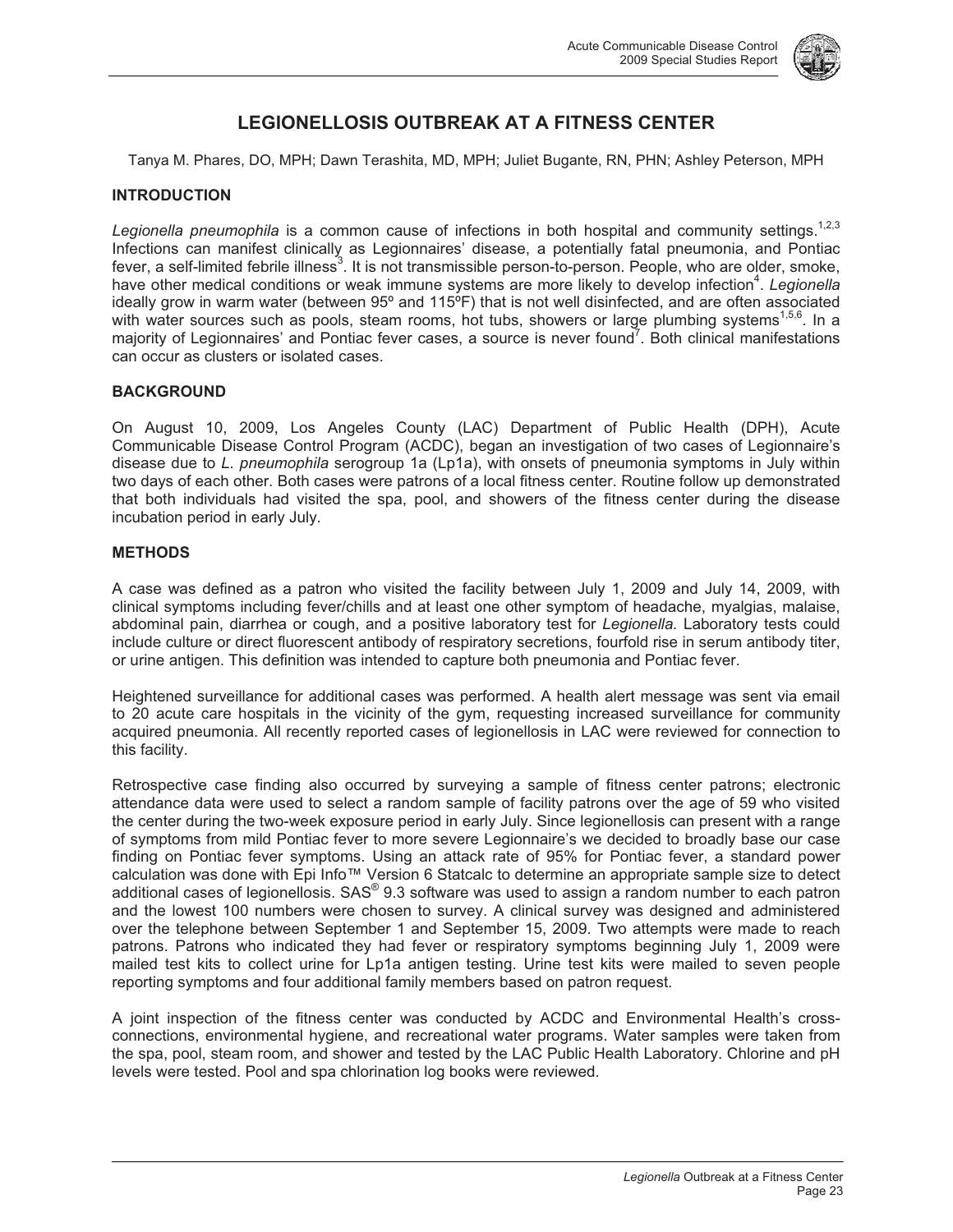

#### **RESULTS**

The two index cases were the only cases identified. No recently reported legionellosis cases in LAC appeared to have an affiliation with this outbreak. Active retrospective surveillance did not identify any additional cases of either Legionnaire's disease or Pontiac fever associated with the fitness center.

Both index cases were over 60 years old, with multiple pre-existing medical conditions, and were hospitalized as a result of their infections (Table 1). Both cases had good outcomes after their hospitalizations.

| Table 1. Course of illness for index cases of Legionnaire's disease |                           |                   |              |     |                                                                                                    |  |
|---------------------------------------------------------------------|---------------------------|-------------------|--------------|-----|----------------------------------------------------------------------------------------------------|--|
| Index<br>cases                                                      | Visited fitness<br>center | Onset<br>symptoms | Hospitalized | Age | Chronic medical conditions or health behavior                                                      |  |
| Case 1                                                              | 7/8                       | 7/15              | 7/21-7/25    | 64  | Hypertension, gout, hepatitis B, smoker                                                            |  |
| Case 2                                                              | 7/10                      | 7/17              | 7/18-7/24    | 68  | Chronic kidney disease, diabetes, hypertension,<br>hyperlipidemia, coronary artery disease, smoker |  |

A total of 33,728 visits from 10,730 patrons were made to the facility during the defined exposure period; 562 (5.2%) of these patrons were over age 59. Sample size calculations indicated 47 interviews were sufficient to detect cases of Pontiac fever at a 90% confidence level. The questionnaire was administered to a total of 55 people. Of the interviewees, 40-63% used the aquatic facilities regularly (Table 2.) Seven people had symptoms and submitted urine samples; all were negative for Lp1a.

| Table 2. Survey results of fitness center patrons |                |  |  |  |  |
|---------------------------------------------------|----------------|--|--|--|--|
| Facilities used regularly                         | Percent (n=55) |  |  |  |  |
| Pool                                              | 40% (22)       |  |  |  |  |
| Spa                                               | $35\%$ (19)    |  |  |  |  |
| Steam room                                        | $30\%$ (16)    |  |  |  |  |
| Showers                                           | 63% (35)       |  |  |  |  |
|                                                   |                |  |  |  |  |

All six environmental swab and water samples were negative for *Legionella* species by culture. Discussion with staff and pool and spa records confirmed that the pool and spa had been closed in mid-July due to low chlorine levels. During this investigation the spa was again closed temporarily, due to low chlorine levels as documented on the day of inspection.

There were no cross connection violations. Backflow devices were installed in the proper locations. The pool, spa, steam boiler, irrigation, meter protection and fire system were functioning properly. Cooling towers were not used at this facility or at other nearby businesses. The roof mounted air-handling units were inspected and no significant findings were observed.

#### **DISCUSSION**

Legionnaire's disease is rare, but given the high attack rate in outbreaks of Pontiac fever, a small sample size is sufficient to determine with high confidence that no infections are present in the population. By surveying only individuals at high risk for exposure and infection, as selected by age and exposure dates, the investigation team increased confidence that no other legionellosis infections occurred.

Although the source of the outbreak could not be confirmed, both cases were exposed to the facility's pool and spa which were both closed due to inadequate chlorination levels shortly following the exposure. Since no further cases were identified, all environmental specimens were negative, and problems with chlorination of the spa were addressed, the fitness center was allowed to continue operations due to lack of evidence of ongoing risk to the public.